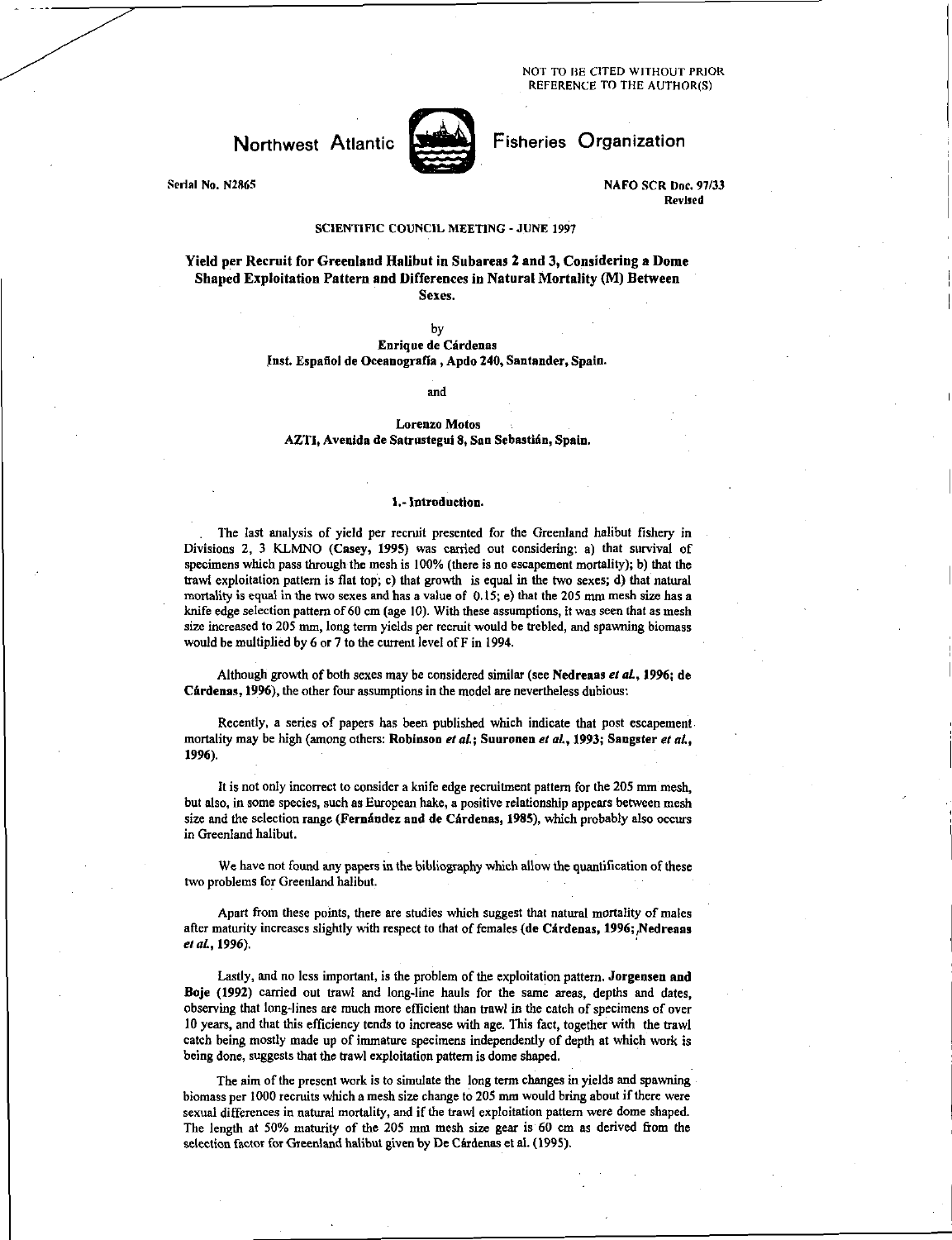$-2$ 

To simulate a different natural mortality by sex, we will assume that both sexes present *the same catchability and that the sex ratio at the time of their recruitment to the fishery at age 3 is I,* so that if 1000 fishes are recruited to the fishery at this age, 500 will be males and 500, females.

On considering that both sexes present the same catchability, we can construct two models, one for each sex. Males will be submitted to a natural mortality of 0.15 for the first six years of life. From age 7, M will take a value of 1.05 (see **de Cardenas, 1996).** Females will maintain a value of  $M=0.15$  throughout their exploited life. Based on this characteristic and on the current knowledge about the sex estructure of catches, different age-plus groups were set for females  $(18+)$  and males  $(12+)$ .

The global yield per 1000 recruits will be the sum of the yields obtained in each sex for each level of F and mesh size.

The mean lengths at age were derived from the Spanish catch for 1994, the last year in which an exhaustive sampling of the catch is available.

The length-weight relationship used was  $W = 0.00639 \times L^{3.073}$ , the same as that used by Casey **(1995).** 

In the exercise we will consider that escapement mortality does not exist.

With these assumptions two scenarios can be constructed: 1) trawl with a 130 mm mesh, which we will take as the current situation; 2) mesh size changed to 205 mm, whose  $L_{50}$  is equivalent to 60 cm.

The partial recruitment pattern (RP<sub>i</sub>) is the result of the combined effect of gear selectivity  $(P_i)$  and fish availability  $(A_i)$ :

$$
\mathbf{RP}_i = \mathbf{P}_i \cdot \mathbf{A}_i
$$

The partial recruitment for ages below 10 years with the 130 mm mesh was obtained from the equation which gives the percentage of retention of Greenland halibut with mesh size of 130 mm for four hours of trawling:

$$
P_i = (1/(1 + e^{24.226 - 0.54 \cdot 1/\delta}))^{0.178}
$$
 (de Cárdenas, 1995) (1)

In which  $P_i$  is recruitment for the length  $L_i$ .

This equation produces a length of 25% of retention  $(L_{25})$  of 30.46 cm and an L<sub>50</sub> of 37.68 cm. To obtain the percentages of retention **for these ages,** with the mesh size of 205 mm, whose L<sub>50</sub> is 60 cm, we calculated the differences between the L<sub>50</sub>'s (22.32 cm) and displaced the retentions these 22.32 cm by transforming the equation (I) into:

# $P_i = (1/(1+e^{24.226 + 0.54 + (1.422.32)}))^{0.178}$

The dome shape  $(A_i)$  in the exploitation pattern for trawl in ages over 10 years was calculated from **Jorgensen and Boje (1992)** assuming that long-line has a flat top exploitation pattern for ages over 10 years, and so the CPUE's of trawl were divided by the CPUE's of long-line for these ages. These factors were multiplied by the corresponding retentions of the 130 mm mesh for these ages, and thus the probabilities of them entering the gear and escaping through the mesh were simulated. The resulting bell shaped partial recruitment vectors are shown in *table I* and *figure* I. PR vectors for both mesh sizes were Scaled to I for the highest value.

The exploitation pattern for long-line for ages less than 10 years was obtained from the comparison of the CPUE of trawl and long-line **(Jorgensen and Boje, 1992),** and the retentions of the 130 mm mesh size.

The maturity ogive used was presented *for females by Junquera (1995). It was decided*  for the analysis to consider that the spawning stock is only composed by females, since this sex in the only one producing eggs and drives the fate of the spawning stock.

In *Table 1* the following parameters are summarized: mean length, mean weight, partial recruitment to both meshes, and natural mortality corresponding to each age and sex. The maturity ogive, *i.e. proportion of mature specimens,* is only given for and applied to females.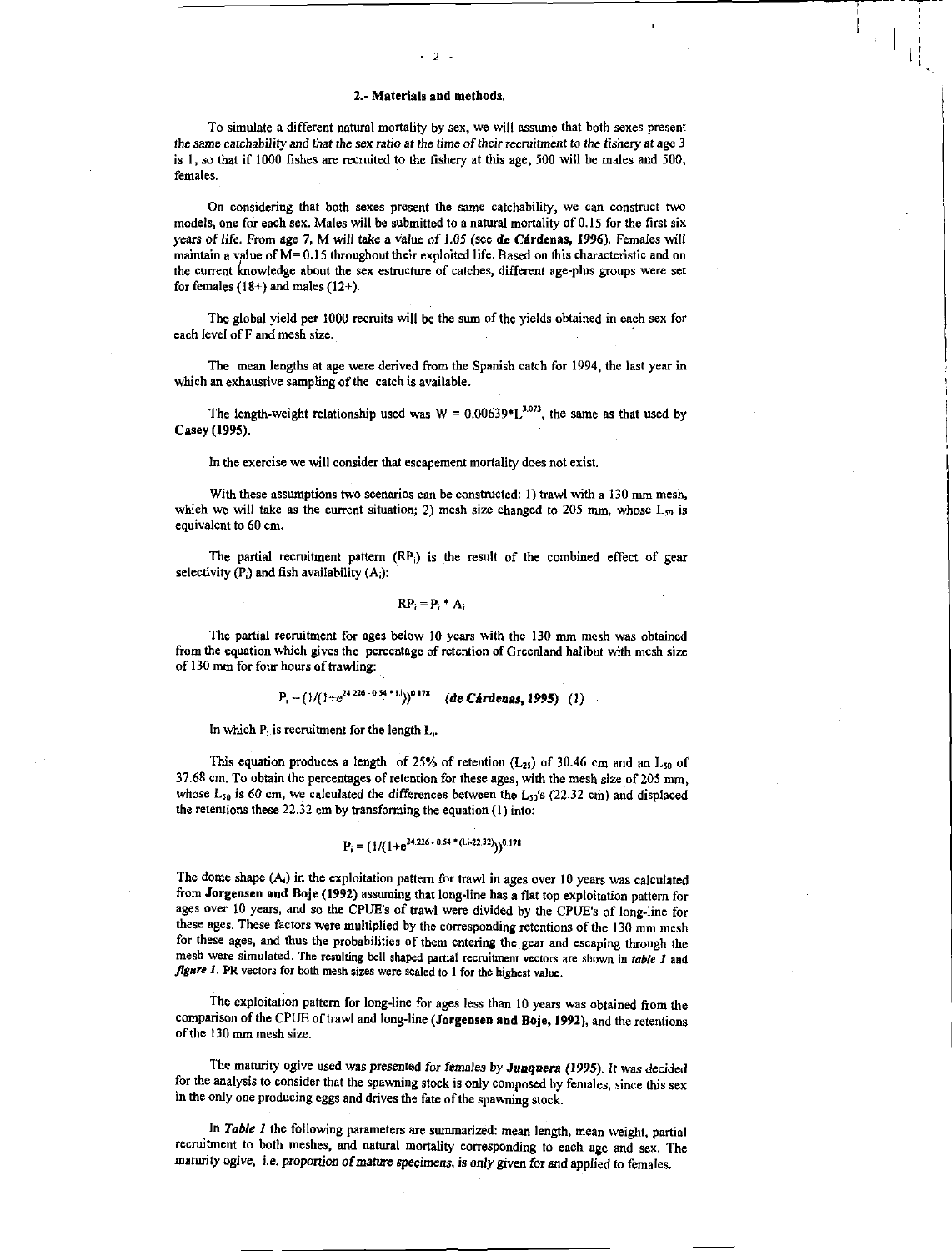### 3.- Results.

 $-3-$ 

The results corresponding to the values of  $F_{01}$ , yields and spawning biomass per 1000 recruits and long term gains obtained using the revised mesh size or gear with respect to trawl with 130 mm mesh size arc shown in *Table 2.* 

*Figure 2* shows the spawning biomass and yields per 1000 recruits for the two scenarios described. These curves are derived from the analysis when the PR vectors are scaled to 1.

When the PR vector of the 205 mm mesh size is not scaled to I, the analysis shows the levels of spawning biomass and yield per 1000 recruits achieved at the different levels of effort increase with reference to the 130 mm mesh size *(Figure 3).* 

## **4.-** Discussion.

Partial recruitments of ages over 10 years may be somewhat underestimated in this exercise if we take into account that larger fishes, which swim faster, can compete more successfully than the younger ones for the bait, thus increasing their catchability in the longline (Hareidem, 1995). However, factors exist which may also reveal the dome shape in the total selection of the gear (gear selection  $+$  fishing strategy). For example, if the species became more territorial with age, fish concentrations would diminish with age, and this would lead trawlers to search for concentrations in order to optimize gains given by yields in weight and by the mean price of the catch, which is a function of the length of fishes. Thus, effort would be concentrated on these ages.

With respect to the problem of escapement mortality, it is generally assumed that codend escapement mortality is insignificant and that all escapees survive and grow. However, recent work suggests that this may not always be the case.

Pelagic fishes such as herring *(Ciupea harengus* L.) seem to record a very high trawl induced mortality (Suuronen *el at,* 1993). The studies indicate that factors other than passing through codend meshes caused most of the observed mortality for herring escapees. Among these factors, skin injuries and exhaustion while fish where inside the funneling rear part and the cod-end of the trawl were the most likely causes of escapees' mortality. The predicted 14 day post-capture mortalities where 91% and 62% for small (<12cm) and large(12-17cm) herring escapees.

Demersal fishes, however, seem to resist better the effect of trawl escapement. Experiments have been reported to investigate survival and escapee damage (mainly in gadoids) after escaping through the meshes of the trawl cod-end (Sangster et al., 1996). Survival rates were found to increase with mesh size from ca. 50-60% (70mm) to 85% (110mm) respectively. However, further analysis showed that the increase in survival as the cod-end mesh size increased was related to the survival of large individuals, and that smaller fish suffered higher mortality irrespective of mesh size.

The survival rates of cod, *(Gadus morhua)*, American plaice *(Hippoglossoides platessoides* (Fabr.)) and yellowtail flounder *(Limanda ferruginea* (Storer)) in the Northwest Atlantic were found to be extremely variable and highly dependent on season (Robinson et al., 1993).

In the case of Greenland halibut, increases in survival may also take place as mesh size increases, which would bring with it an increase in the survival of the fish which escape in each haul. Nevertheless, the number of fishes which would be forced to pass through the mesh would increase in such a way as to give a negative final balance.

There would be three possible reasons for the increase in the passage of specimens through the mesh: 1) to reach the new level of  $F_{01}$  with the 205 mm mesh size, it would be necessary to multiply the level of fishing effort corresponding to the 130 mm mesh size *(Table 2)* by 2.2; 2) the proportion of fish with the same length distribution which passed through the 205 mm mesh would be greater than those who passed through the 130 mm mesh; 3) the number of fish in the sea should, theoretically, increase, and so the gear would find a greater density of fish, and so a greater number of them would be forced to pass through the mesh.

Taking the above into account, it is highly likely that if post escapement mortality exists, the long term gains in yields and spawning biomass per 1000 recruits are overestimated for the 205 mm mesh size. The effect of the post-escapement mortality in the simulation is studied *in*  De Cardenas and Motos (1997).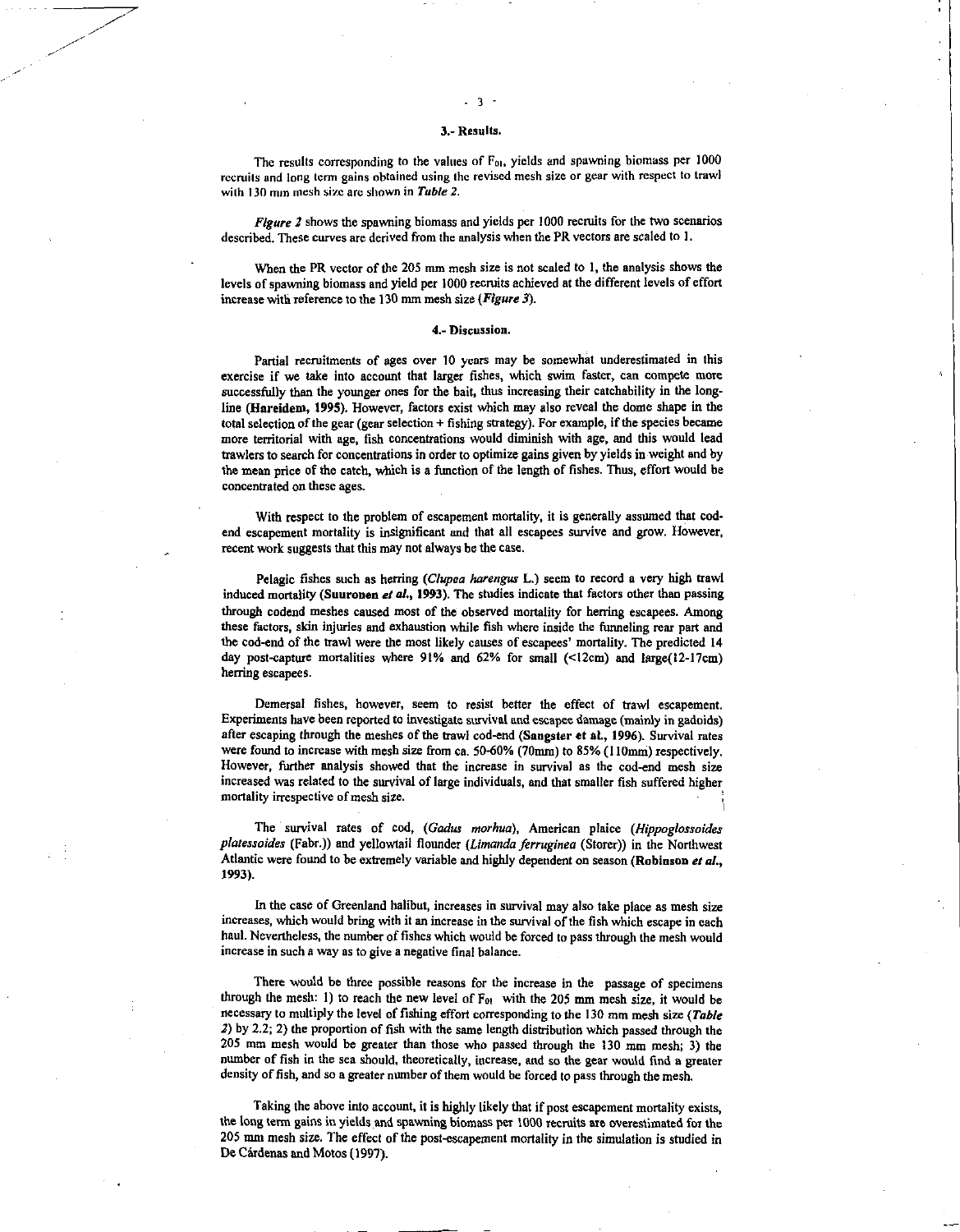The increase in the selection range with mesh size tends to occur depending on the fish being selected by the mesh due to its maximum contour and particularly to the size of the mesh it tries to pass through. The standard deviation of the contours of the fish increases with length, as does that of mesh size with mean mesh size of the gear. The combined effect brings about an increase in the selection range, which is also likely to occur in the case of Greenland halibut, and if this happens, failure to take it into account would lead to a slight overestimate of long term gains, derived from the mesh size increase.

Thus, due to the small long term gains both in spawning biomass and in yield which the model for the change in mesh size to 205 mm shows, we must be cautious in advising this change.

#### 5.- *References.*

Anon. 1997. Scientific Council Reports 1996. NAFO: 226pp.

- Casey, J. 1995. Yield-per-recruit approximation for Greenland halibut in Subareas 2+3. *NAFO SCR Doc.*  95/66 Ser. No N2581.
- De Cardenas, E. 1996. The female ratio as an indicator of sexual differences in mortality of Greenland halibut *(Reinhartius hippoglossoides)* at age 8+. *NAFO SCR Doc.* 96/35 Ser. No N2710: lOpp.
- De Cardenas, E., A. Avila de Melo, S. Iglesias and F. Saborido. 1995. Selectivity of 130 mm mesh size in deep sea bottom trawl fishery in NAFO Regulatory Area. *NAFO SCR Doc.* 95/47 Ser. No N2558: 7pp.
- De Cárdenas, E., J.M. Casas, R. Alpoim and H. Murua. 1996. Preliminary results of the European long-line survey in the NAFO Regulatory Area. NAFO SCR Doc. 96/34 Ser. No N2709: 6pp.
- De Cárdenas, E. and L. Motos, 1997. Influence of post-escapement mortality in the yield of a Greenland Halibut trawl fishery. *NAFO SCR Doc.* 96/76.
- Fernández A. and E. de Cárdenas. 1985. La relación entre la longitud total, el contomo y la selectividad de la merluza del Cantabrico y Galicia. *Bat Inst. Esp. Ocean.* 2 (3): 69-75.
- Hareide, N.R. 1995. Comparisons between longlining and trawling for deep-water species -selectivity, quality and catchability- a review, In *Deep-water fisheries of the North Atlaniic oceanic slope.* Ed. Hopper A.G. Academic Publishers (Netherlands): 227-234.
- Jorgensen, OA. and J. Boje, 1992. A Comparison of the Selectivity in Trawl and Long-Line Fishery for Greenland Halibut. NAFO SCR 92/53 N2105. 5pp.
- Jorgensen, O.A. and J. Boje, 1995. A Comparison of the Selectivity in Trawl and Long-Line Fishery for Greenland Halibut. In *Deep-water fisheries of the North Atlantic oceanic slope.* Ed. Hopper A.G. Academic Publishers (Netherlands).
- Junquera, S. and F. Saborido-Rey, 1995. Temporal and spatial variation in length at maturity in 3LM and 3NO Greenland Halibut. NAFO SCR 95/9 N2538. 7pp.
- Robinson, W.E., Carr, H.A. and Harris, J., 1993. Assessment of juvenile bycatch and cod-end , survivability in the northeast fishing industry. A report of the New England Aquarium to the National Oceanic and Atmospheric Administration pursuant to NOAA Award No. NA26FD 0039- 01, December 1993.
- Sangster CI, K. Lehmann, M. Breen. 1996. Commercial fishing experiments to assess the survival of haddock and whiting after escape from four sizes of diamond mesh cod-ends. *Fisheries Research*  25 (1996) 323-345
- Suuronen, P. Lebtoaen, E., Tschernij V., Orrensalo, A. and Jarvik, A., 1993. Behaviour and survival of Blatic herring (Clupea arengus L.) escaping from a pelagic trawl and possibilities to increase survival. Nordisk Ministrrad Project No. 66071, *ICES CM 1993/B:2,* Fish Capture Committee.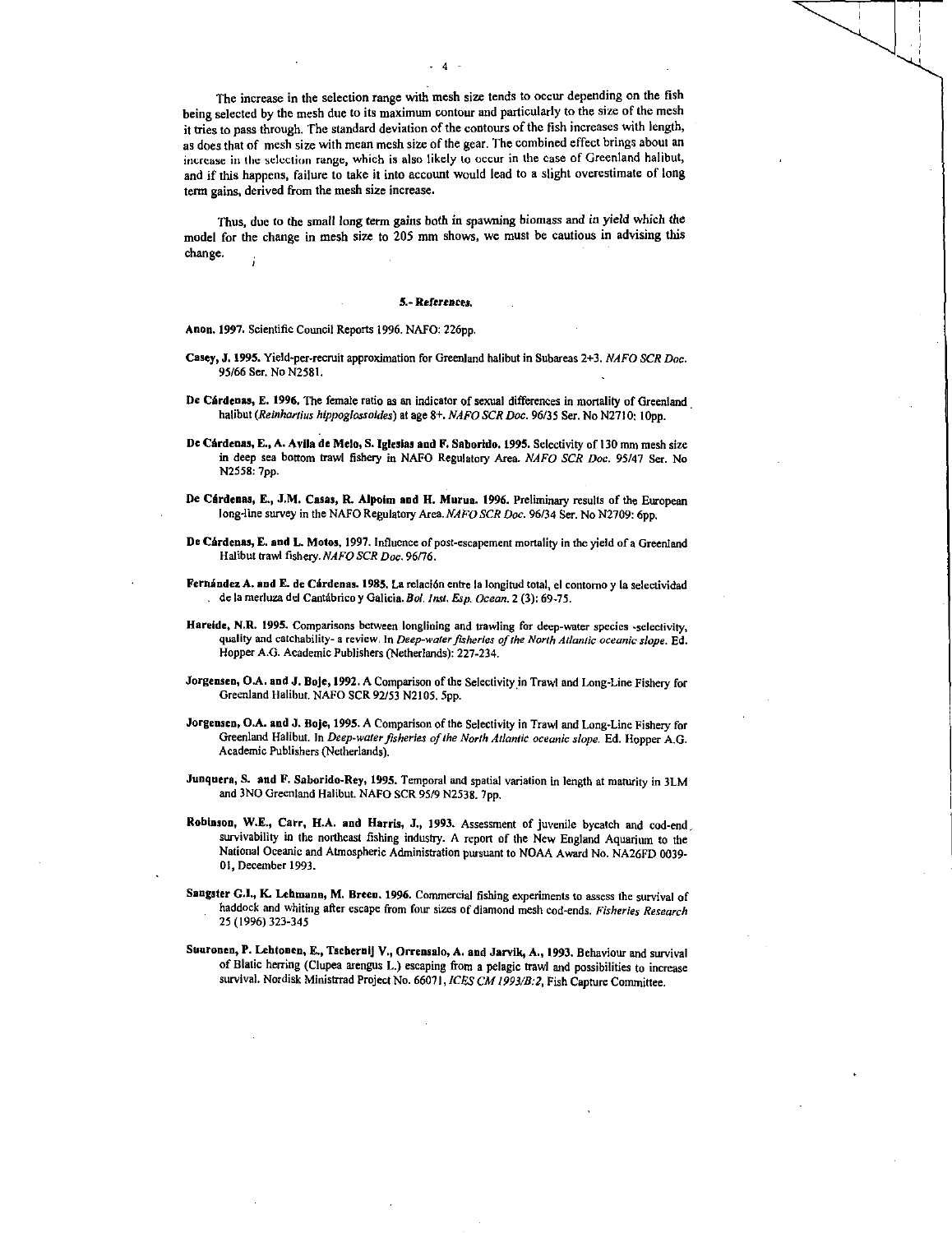Table 1: Input data for the yield per recruit analysis of Greenland halibut. Length at age (L) from the Spanish catches in 1994 (De Cárdenas et al, NAFO SCS Doc. 95/15, Serial No. N2555). Weight at age (L) from the length-weight relationship given by Casey (1995, NAFO SCR 95/66). Partial recruitment pattern as explained in the text, using the selectivity at lenght (P<sub>i</sub>) from (De Cárdenas et al, 95/47) and the ratio (Ratio T/L)) given by Jorgesen & Boje (1992 NAFO SCR 92/53) for the relationship between trawl and long-line catch levels. Maturity ogive from Junquera (95/29). Sex specific natural mortality (M) from De Cárdenas (96/47).

| <b>FEMALES</b>   |    |       |            |                   |           |          |          |      |           |
|------------------|----|-------|------------|-------------------|-----------|----------|----------|------|-----------|
| AGE.             |    | W     | $P_1(130)$ | P(205)            | Ratio T/L | PR (130) | PR (205) | м    | Mat.ogive |
| 3                | 25 | 0.126 | 0.15       | 0.02              | 1.00      | 0.15     | 0.02     | 0.15 | 0.00      |
| $\overline{4}$   | 30 | 0.222 | 0.24       | 0.03              | 1.00      | 0.24     | 0.03     | 0.15 | 0.00      |
| 5.               | 36 | 0.377 | 0.41       | 0.05              | 1.00      | 0.41     | 0.05     | 0.15 | 0.00      |
| $\mathbf{6}$     | 40 | 0.534 | 0.62       | 0.07              | 1.00      | 0.62     | 0.07     | 0.15 | 0.00      |
| 7.               | 45 | 0.758 | 0.88       | 0.12              | 1.00      | 0.88     | 0.12     | 0.15 | 0.25      |
| $\bf{8}$         | 53 | 1.255 | 1.00.      | 0.25              | 1.00      | 1.00.    | 0.25     | 0.15 | 0.50      |
| $\overline{9}$   | 59 | 1.736 | 100        | 0.44              | 1.00      | 1.00     | 0.44     | 0.15 | 0.50      |
| 10 <sub>10</sub> | 64 | 2.269 | 1.00       | 0.71              | 0.70      | 0.70     | 0.50     | 0.15 | 0.50      |
| 11               | 69 | 2.847 | 1.00       | 0.94              | 0.24      | 0.24     | 0.23     | 0.15 | 0.75      |
| $ 12\rangle$     | 74 | 3.517 | 1.00.      | 0.99              | 0.20      | 0.20     | 0.20     | 0.15 | 1.00      |
| 13               | 78 | 4.241 | 1.00       | 1.00.             | 0.13      | 0.13     | 0.13     | 0.15 | 1.00      |
| 14               | 84 | 5.185 | 1.00       | 1.00.             | 0.10      | 0.10     | 0.10     | 0.15 | 1.00      |
| -15              | 88 | 5.958 | 1.00       | 1.00 <sub>1</sub> | 0.10      | 0.10     | 0.10.    | 0.15 | 1.00      |
| 16               | 91 | 6.789 | 1.00       | 1.00              | 0.10      | 0.10     | 0.10     | 0.15 | 1.00      |
| $ 17\rangle$     | 91 | 6.789 | 1.00       | 1,00              | 0.10      | 0.10     | 0.10     | 0.15 | 1.00      |
| 18               | 91 | 6.789 | 1.00.      | 1.00              | 0.10      | 0.10     | 0.10     | 0.15 | 1,00      |

| <b>MALES</b>     |    |       |                        |           |          |               |  |  |  |
|------------------|----|-------|------------------------|-----------|----------|---------------|--|--|--|
| AGE              |    | W     | P(205)<br>P (130)      | Ratio T/L | PR (130) | PR (205)<br>м |  |  |  |
| 3                | 25 | 0.126 | 0.02.<br>0.15          | 1.00      | 0.15     | 0.02<br>0.15  |  |  |  |
| 4                | 30 | 0.222 | 0.24.<br>0.03          | 1.00      | 0.24     | 0.03<br>0.15  |  |  |  |
| 5.               | 36 | 0.377 | 0.41<br>0.05           | 1.00      | 0.42     | 0.05<br>0.15  |  |  |  |
| 6                | 40 | 0.534 | 0.63<br>0.08           | 1.00      | 0.63     | 0.08<br>0.15  |  |  |  |
|                  | 45 | 0.750 | 0.87<br>$0.11^{\circ}$ | 1.00      | 0.87     | 0.11<br>1.05  |  |  |  |
| $\boldsymbol{3}$ | 51 | 1.125 | 0.99<br>0:21           | 1.00      | 0.99     | 0.21<br>1.05  |  |  |  |
| 9.               | 58 | 1.637 | 1.00<br>0.39.          | 1.00      | 1.00     | 0.39<br>1.05  |  |  |  |
| 10               | 63 | 2.166 | 1.00<br>0.66           | 0.70      | 0.70     | 0.46<br>1.05  |  |  |  |
| 11               | 68 | 2.739 | 1.00<br>0.92           | 0.24      | 0.24     | 0.22<br>1.05  |  |  |  |
| 12:              | 74 | 3.517 | 0.99<br>1.00           | 0.20      | 0.20     | 0.20<br>1.05  |  |  |  |

Table 2: Outputs of the y/r analysis. Values of yield and ssb per 1000 recruits are given for the  $F_{0,1}$ reference point. Both PR vectors scaled to 1 for the the maximum value. They are also shown the proportion of long term gains obtained by the 205 mm mesh size with relation to the 130mm mesh size and the increase in effort necessary to reach the new level of F01

| 130 mm mesh size |       |                 | 205 mm mesh size |       |                  | 205 mm mesh size relative to 130 mm meshsize |       |              |  |
|------------------|-------|-----------------|------------------|-------|------------------|----------------------------------------------|-------|--------------|--|
| Y/R              | SSB/R | F <sub>01</sub> | Y/R              | SSR/R | F <sub>0</sub> 1 | ΥR                                           | SSR/R | effort ratio |  |
| 264              | 1056  |                 |                  | 1423  |                  |                                              | .35   |              |  |